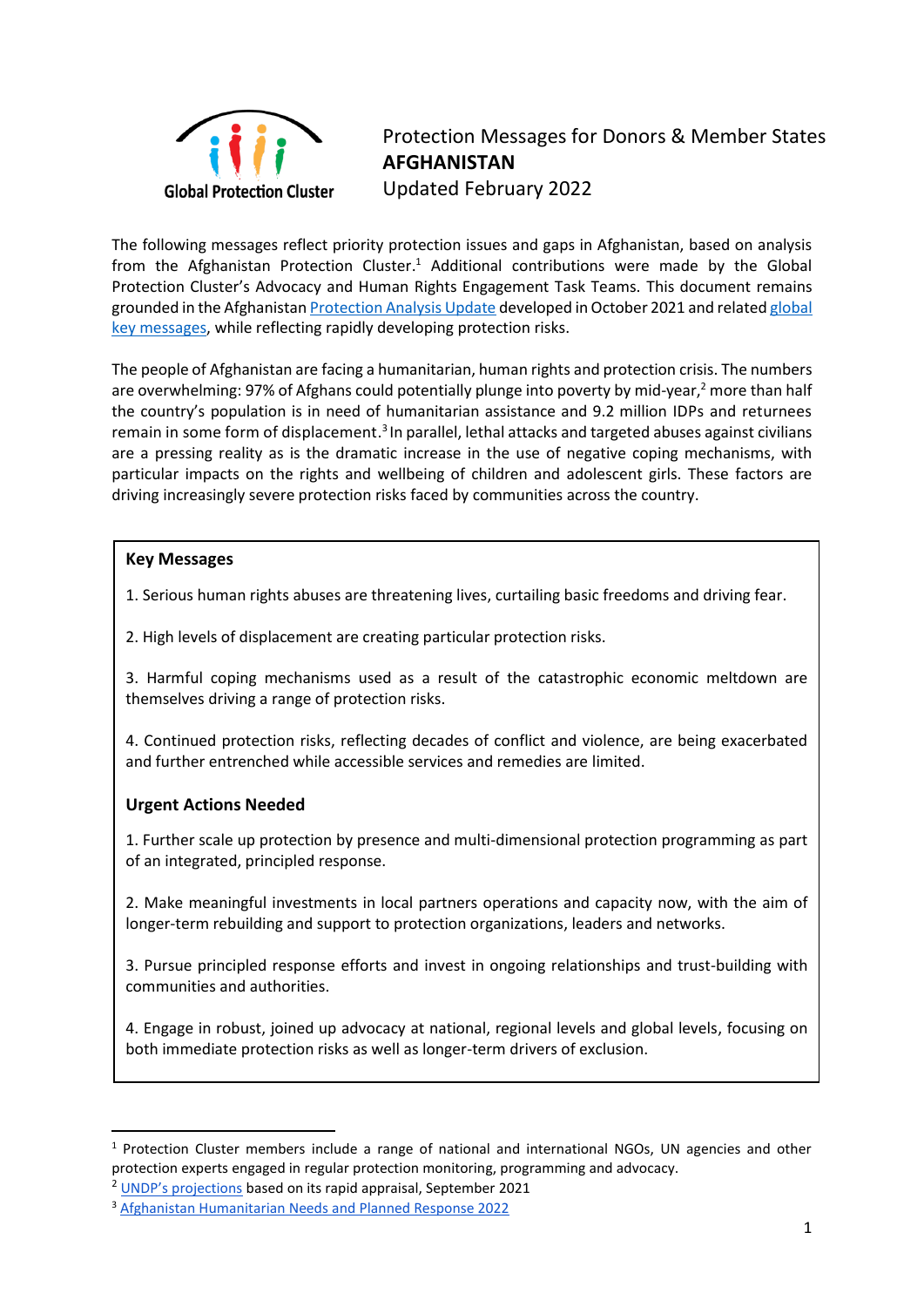# **Key Protection Issues**

## **1. Serious human rights abuses are threatening lives, curtailing basic freedoms and driving fear.**

- A drop in official reports of conflict-related casualties has marked the period since active hostilities ceased in August, however lethal attacks by non-state armed groups and civilian casualties continue. From 15 August to 31 December 2021**, more than 1,050 civilian casualties**, including 350 deaths, as a result of **improvised explosive devices and explosive remnants of war** were documented.<sup>4</sup>
- Reported **arbitrary arrests, executions and enforced disappearances** of members of the former security forces are contributing to widespread fear, violations of the right to life, liberty and due process.<sup>5</sup> The UN has received credible allegations of more than 100 killings of former Afghan national security forces and others associated with the former Government between August and November, including multiple incidents where the bodies were displayed publicly, further stoking fears.<sup>6</sup> Reported **abductions and kidnapping threats against the children** of family members associated with the former government further compromising the safety of children.
- **Human rights defenders, media workers, and women activists and judges** have also come under attack, intimidation, harassment, arbitrary arrest, ill-treatment and killings, with escalating repression of protests and civic space.<sup>7</sup> The **detention and targeted killing of members of ethnic and religious minority groups** are also being reported. Children are reportedly being detained with adults
- The current unclear and dynamic legal landscape in Afghanistan has led to the politicization of land administration, with an increase in threatened or actual **forced evictions, displacement and land grabbing** by the de facto authorities. This seems to reflect opportunism to compensate fighters and members of the de facto authorities as well as targeted retribution against particular communities, described by Human Rights Watch as a form of "collective punishment".<sup>8</sup>

## **2. High levels of displacement are creating particular protection risks.**

- Following the record displacement of nearly 700,000 people in 2021, some 9.2 million IDPs and returnees remain in some form of displacement and in need of support to return where possible.<sup>9</sup> These staggeringly **high levels of displacement are fueling a range of protection risks**, particularly for undocumented Afghans returning to the country, including those forcibly deported from Iran and other neighbouring countries.
- Border and transit points are not equipped to provide needed services and protection support, and the **risk of refoulementis high**. Many returnees are not able to return to their original homes, which are destroyed or damaged, and the absence of basic services, combined with violence,

<sup>4</sup> [Report of the Secretary-General: The situation in Afghanistan and its implications for international peace and](https://unama.unmissions.org/sites/default/files/sg_report_on_afghanistan_september_2021.pdf)  [security,](https://unama.unmissions.org/sites/default/files/sg_report_on_afghanistan_september_2021.pdf) January 2022 (advance copy).

<sup>5</sup> Afghanistan Protection Cluster, Critical Protection Issues Note, January 2022

<sup>&</sup>lt;sup>6</sup> [Statement by Nada Al-Nashif UN Deputy High Commissioner for](https://www.ohchr.org/EN/NewsEvents/Pages/DisplayNews.aspx?NewsID=27960&LangID=E) Human Rights 14 December 2021

<sup>7</sup> Please see [Human Rights Watch,](https://www.hrw.org/news/2022/01/18/taliban-use-harsh-tactics-crush-afghan-womens-rights-protest) January 2022

<sup>&</sup>lt;sup>8</sup> Please see **Human Rights Watch, October 2021, and New York Times**, December 2021

<sup>9</sup> Afghanistan Humanitarian Needs and Planned Response 2022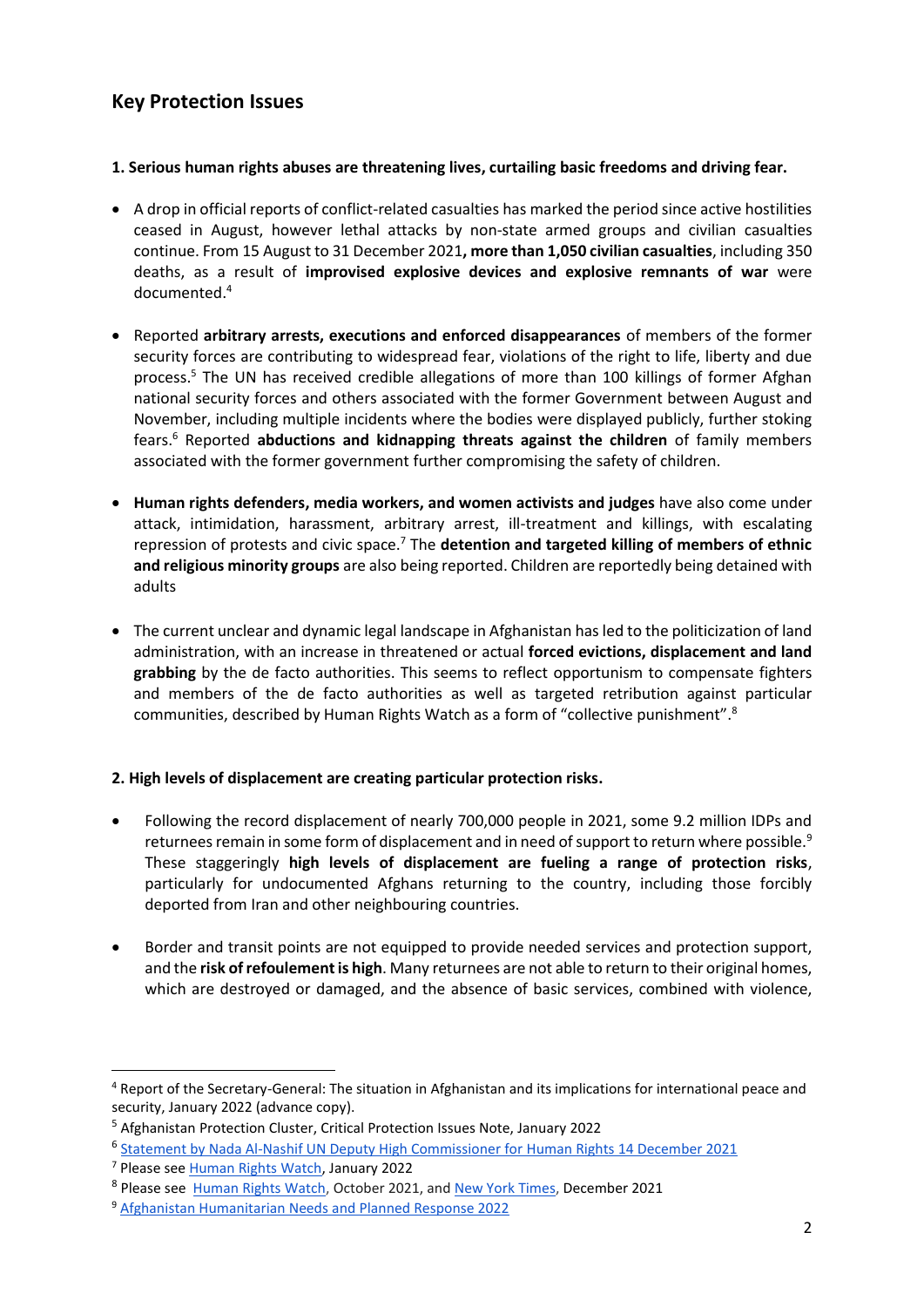coercion such as recruitment and the presence of explosive hazards are all driving critical levels of protection risks, including re-migration through unsafe and irregular pathways.<sup>10</sup>

• **Unaccompanied children and single women** faced heightened risks upon return to Afghanistan especially due to lack of access to identity documents, essential services and safe onward transport to their final destination. $^{11}$ 

## **3. Harmful coping mechanisms used as a result of the catastrophic economic meltdown are themselves driving a range of protection risks.**

- Prior to August 2021, millions of Afghans were seeking out an already precarious existence based on subsistence level livelihoods. The economic collapse and liquidity crisis the country continues to experience, coupled with severe drought and rising food prices, has meant **people are facing a whole new level of economic desperation**, largely unable to access salaries or cash, unable to cultivate crops, sell livestock or engage in basic income generating activities. Hunger is estimated to now impact half the country's population. $^{12}$
- For women previously engaged in a range of economic activities and sectors, their ability to pursue work and earn an income has been severely hampered in light of formal and informal restrictions, further exacerbating the economic crisis faced by many households. In addition, **women have been disproportionately impacted** by the collapse of several government services such as health care and education, where they were over-represented as salaried employees. Women-headed households may face particular safety concerns to access cash or currency incountry amidst the already overwhelming challenges presented by the liquidity crisis.
- Many of the coping mechanisms available to people across Afghanistan, like the selling of household assets, have largely been exhausted after months of deep economic crisis. People are now left with an incredibly narrow range of largely harmful options in their efforts to survive, with such negative coping mechanisms creating their own protection risks. Reports of households resorting to the use of **child labour (particularly for boys), the sale of children, recruitment of children into armed groups, early and forced marriage of adolescent girls and risky, undocumented migration are now widespread**. <sup>13</sup> Children are being recruited and deployed by armed groups and are increasingly visible operating checkpoints and acting as security guards. With the collapse of rule of law, rising levels of criminality and drug abuse are also reported.<sup>14</sup> While education is known as a critical protective factor for children and youth, access the education for girls remains highly restricted and where education is available, many children are being forced to drop out due to rising levels of poverty.

#### **4. Continued protection risks, reflecting decades of conflict and violence, are being exacerbated and further entrenched while accessible services and remedies are decreasing.**

The actual magnitude of GBV is difficult to measure (as is the case in both stable and emergency settings), however it is clear **GBV is occurring and presenting a serious protection risk for women and girls** across the country.<sup>15</sup> **Interpersonal violence and family separation are also increasingly** 

<sup>&</sup>lt;sup>10</sup> Afghanistan Protection Cluster, [Protection Analysis Update,](https://www.globalprotectioncluster.org/2021/11/10/afghanistan-protection-analysis-update-october-2021/) October 2021

<sup>&</sup>lt;sup>11</sup> Afghanistan Protection Cluster, **Protection Analysis Update**, October 2021

<sup>&</sup>lt;sup>12</sup> UNHCR, [UN Partners Launch Plans to Help 28 million people with acute need in Afghanistan](https://www.unhcr.org/news/press/2022/1/61dc5d024/un-partners-launch-plans-help-28-million-people-acute-need-afghanistan.html)

<sup>13</sup> OHCHR, [Statement](https://www.unicef.org/afghanistan/press-releases/girls-increasingly-risk-child-marriage-afghanistan) by Nada Al-Nashif UN Deputy High Commissioner for Human Rights and UNICEF, Statement [by Executive Director Henrietta Fore, Girls increasingly at risk of child marriage in Afghanistan](https://www.unicef.org/afghanistan/press-releases/girls-increasingly-risk-child-marriage-afghanistan)

<sup>&</sup>lt;sup>14</sup> Al Jazeera, Drug addiction – [a big challenge for Taliban government,](https://www.aljazeera.com/gallery/2022/1/17/in-pictures-drugs-addiction-a-challenge-for-taliban-government) January 2022.

<sup>&</sup>lt;sup>15</sup> The actual magnitude of GBV is difficult to measure in both stable and emergency settings. However, it is crucial to understand that GBV happens everywhere and is underreported worldwide for many reasons, including fear of stigma or retaliation, limited availability or accessibility of trusted service providers and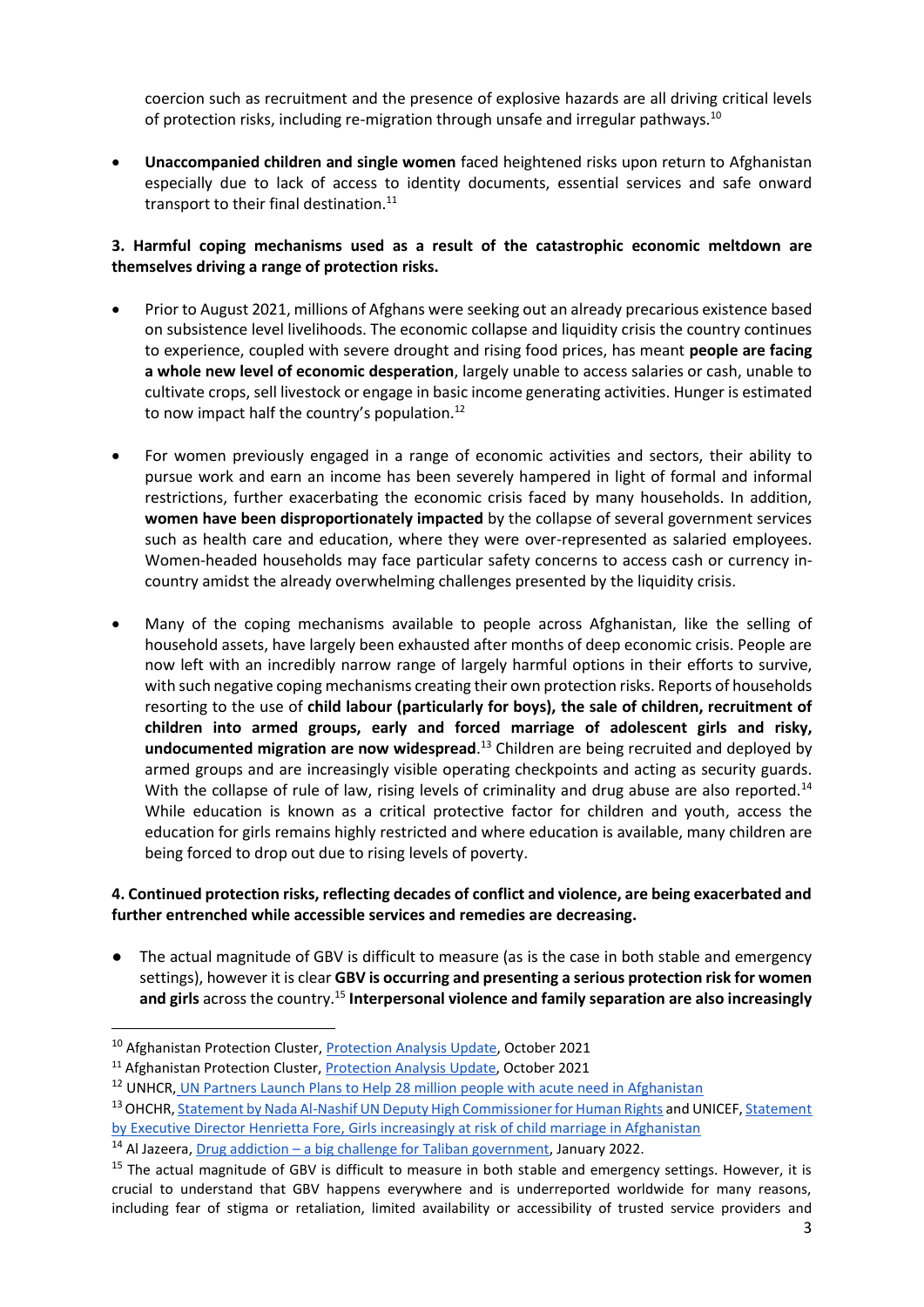**reported, with particular impacts on children.** After decades of violence, **half of Afghans are**  estimated to experience depression, anxiety, or post-traumatic stress.<sup>16</sup> Recent NGO assessments have seen nearly half of all girls and boys perceived to be experiencing psychosocial distress.<sup>17</sup> **Evictions and forced deportations** are on the rise and **access to civil documentation and justice systems and remedies** remain severely constrained. Explosive hazards, particularly abandoned improvised mines and explosive remnants of war (ERW), continue to kill and injure more than a hundred civilians a month and approximately 80% of all ERW casualties are below 18 years of age.<sup>18</sup>

- However, despite indications that these and other protection risks are growing, **access to related assistance and services were already constrained and the past months have seen further challenges**. Thisreflects a mix of factors, including restrictions on services, such as the shut down of shelters, and insecurity, including in relation to the presence or perceived presence of explosive hazards, limiting the ability of those in need to access services and assistance.<sup>19</sup> The collapse of basic state systems is further curbing available supports, including in light of the nonfunctioning of child welfare system and the collapse of the social service workforce.
- **Operational challenges** for organizations have also been a reality, as some interventions had to be put on hold, shifted or be repackaged while the enormity of need, particularly in the absence of even basic government services, has simply ballooned. Coupled with rising needs is the **loss of enormous capacity across civil society**. Human rights and women's rights leaders, protection experts, GBV specialists, community organizers, campaigners and beyond have all been faced with particular uncertainty and risk since the political powershift and many have been forced to leave the country in search of safety.

# **Urgent Actions Needed to Address Priority Protection Gaps**

## **1. Further scale up protection by presence and multi-dimensional protection programming as part of integrated, principled response.**

- While various organizations and operations had to stop or scale back amidst insecurity and uncertainty in August 2021, many have now resumed operations and the further scale up of foundational protection activities is urgently needed given the breadth of protection risks.
- The further scale up of protection response includes through **a focus on 'protection by presence'** by community, national and international actors enabling ongoing engagement with affected communities and duty bearers and closely linked to the establishment of strong protection monitoring, including of evictions and forced deportations, and **community-based approaches** to protection. These approaches should include educating people about their right to give feedback, report abuse and exploitation and get information on risks and humanitarian programming that can help them protect themselves against those risks. Opportunities to further roll out **'cash for protection'** focused interventions must be pursued, and this should include ensuring high-risk households, girls and boys are linked with CVA, mental health, education and other service providers. The deployment of **mine action teams**, including Quick Response Teams, to previously restricted areas is critical to ensure that civilians returning and humanitarians deploying to the area can do so in a safe manner. Meanwhile, **prioritization of children,**

impunity for perpetrators. As such, all humanitarian personnel must assume GBV is occurring and treat it as a serious and life-threatening problem, regardless of the presence or absence of concrete "evidence", as outlined in the Inter- Agency Minimum Standards for GBV in Emergency Programming.

<sup>&</sup>lt;sup>16</sup> Human Rights Watch, [Afghanistan's Silent Mental Health Crisis](https://www.hrw.org/news/2019/10/07/afghanistans-silent-mental-health-crisis)

<sup>&</sup>lt;sup>17</sup> As per recent Save the Children assessment in Afghanistan.

<sup>18</sup> Information Management System for Mine Action (IMSMA).

<sup>&</sup>lt;sup>19</sup> See for example, [Amnesty International,](https://www.amnesty.org/en/latest/news/2021/12/afghanistan-survivors-of-gender-based-violence-abandoned-following-taliban-takeover-new-research/) December 2021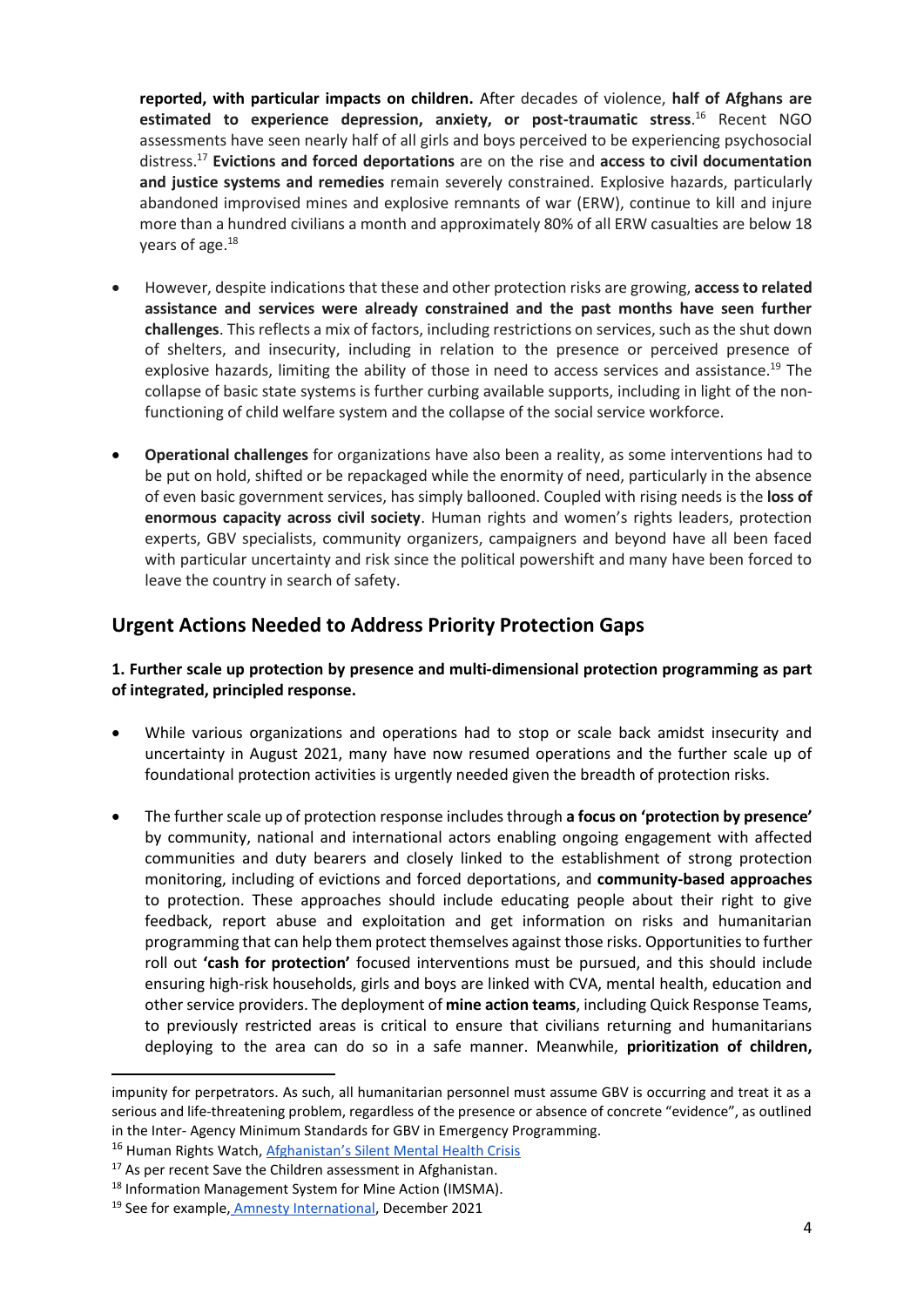**adolescents and women's protection** in humanitarian response is key given the particular risks these groups are experiencing in Afghanistan.

• **Realizing the centrality of protection is absolutely critical to ensuring an effective humanitarian response in Afghanistan.** Alongside specialized and stand-alone protection services, integrated protection focused interventions must be systematically embedded across different areas of humanitarian action, from nutrition and health programmes to shelter initiatives and WASH services to increase reach and coverage. Concrete actions, such as including protection risk awareness and information on available services with all humanitarian distributions, are essential. Not only will such efforts support more impactful humanitarian efforts, better meeting the profound needs of communities, but they will also serve as a key conduit through which protection actors can continue programming across the nexus amidst a difficult operating environment.

## **2- Make meaningful investments in local partners operations and capacity now, with the aim of longer-term rebuilding and support to protection organizations, leaders and networks.**

• Substantial and sustained investment in local and national protection capacities is needed now. Afghanistan has a long history of impactful leadership by protection and human rights-focused organizations, based on strong national legal frameworks and constitutional grounds. However, many have lost critical staff capacity and are struggling to fully re-establish or scale-up operations in safe ways for staff and communities. Their current efforts in fostering IHL compliance at province level roundtables with de facto authorities are crucial to safeguard humanitarian space, for instance. More support is needed for their participation in UN national coordination mechanisms, in-country member states briefings and strategies for engagement with the de facto authorities at national level. This calls for donors and international organizations, both UN and INGOs, to set up **multi-year, flexible funding streams, capacity building platforms and areabased modalities**, all aimed at supporting the long-term viability and effectiveness of national civil society stakeholders, including protection partners, women's rights organizations and human rights defenders. It is also urgent to assure all NGOs have access to the Humanitarian Exchange Facility and Humanitarian Financial Corridors, ensuring low transfer costs and securing insurance to reduce the liability of NGOs for dealing with cash in Afghanistan.<sup>20</sup>

## **3- Pursue principled response efforts and invest in ongoing relationships and trust building with communities and authorities.**

- The humanitarian community in Afghanistan has made real strides over the past months in terms of opening up space for essential negotiation with the de facto authorities, enabling humanitarian services and staff to safely operate. Such **engagement, with local decision-makers, religious and community leaders, and broader communities themselves**, must continue to be priorities and it must be premised on the shared aims of protecting the rights and wellbeing of all Afghans, including women and girls. Such engagement can support the establishment of greater trust and inclusive dialogue, of continued negotiation for improved access to services and programme implementation, and of opportunities for regular sensitisation with regards to humanitarian and protection principles.
- Ensure **a principled approach to the targeting and delivery of protection and humanitarian assistance, with strong accountability to affected population.** This includes ensuring groups facing particular risks are receiving the specific supports they need, based on disaggregated data and strong intersectional analysis. Ensuring localized and responsive accountability mechanisms are also critical, particularly as women and girls may be more hesitant to give feedback on

<sup>&</sup>lt;sup>20</sup> NRC, [Life and Death: NGO Access to Financial Services in Afghanistan,](https://www.nrc.no/resources/reports/life-and-death-ngo-access-to-financial-services-in-afghanistan/) January 2022.